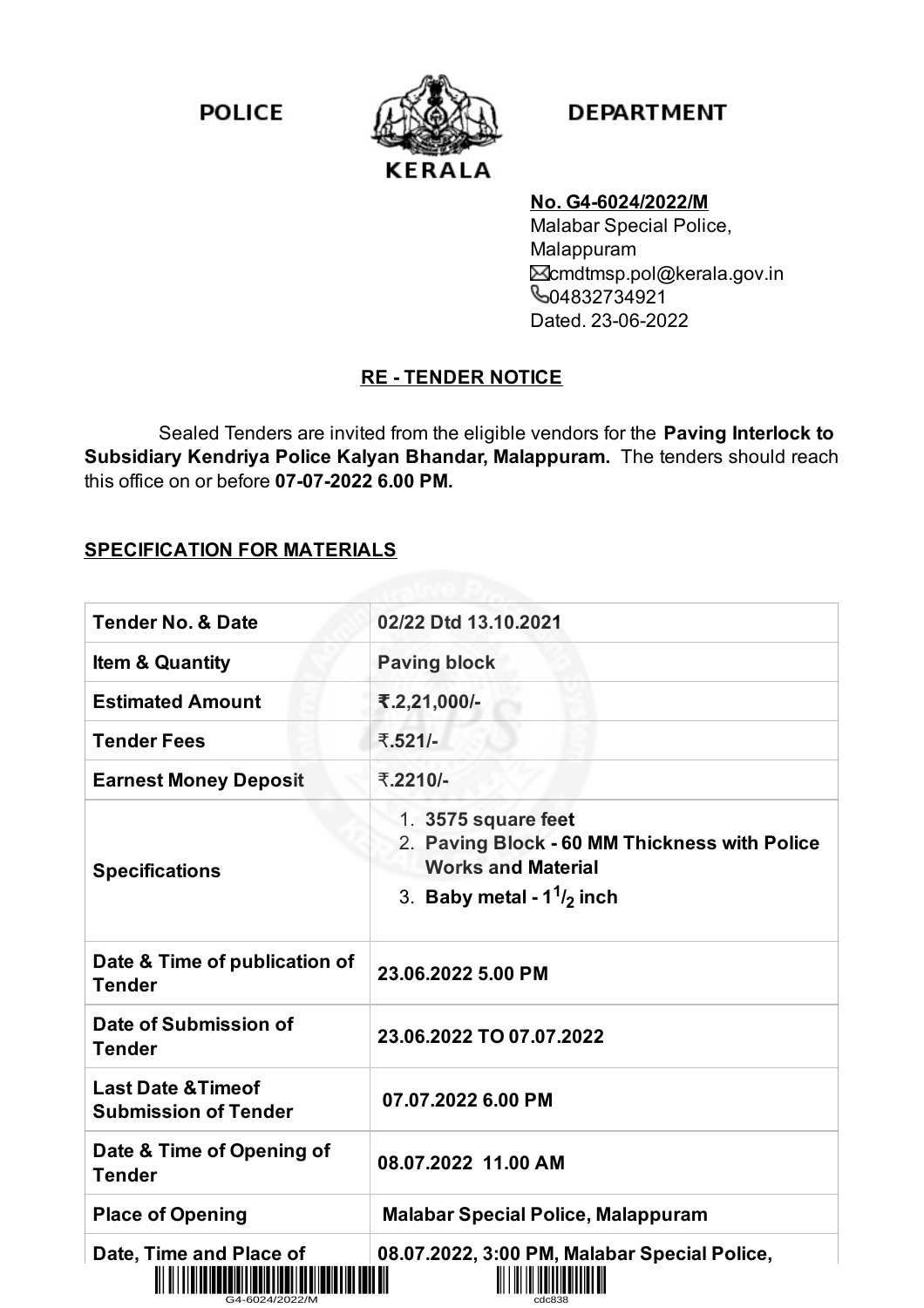| <b>Technical Evaluation</b>                                                       | <b>Malappuram</b>                                                                                                                   |
|-----------------------------------------------------------------------------------|-------------------------------------------------------------------------------------------------------------------------------------|
| <b>Bid Validity (Total No of Days</b><br>up to which the rate save to<br>be Firm) | <b>180 DAYS</b>                                                                                                                     |
| <b>Warranty &amp; AMC</b>                                                         | Three year warranty. Charges for AMC/ATS for a<br>period of one year after warranty period should be<br>quoted in the financial Bid |
| <b>Address of Tender Inviting</b><br><b>Authority</b>                             | The Manager SKPKB & Commandant, Malabar<br>Special Police, Malappuram. PIN 676505. email:<br>cmdtmsp.pol@kerala.gov.in              |

### **General**

1.The Bidder should be a reputed Original Equipment Manufacturers (OEM) or authorized dealer of OEM, who is having an Authorization Certificate from the OEM to participate in the tender at Kerala Police and Certificate from the OEM for sales and service.

2.One Bidder cannot represent two suppliers/OEMs or quotes on their behalf in a particular tender.

3.The OEM/Bidder should have a well-equipped service Centre functioning in India to cater immediately after sales requirement. Copy of service Centre details must be enclosed along with tender document. (Preferably bidder should have a service Centre in South India).

4.The bidder should have a valid GST registration. Copy of GST registration certificate should be enclosed along with the tender.

5. The bidder should have valid GST Index Number. Copy of GST Index Number allocation letter should be enclosed along with the tender.

6. The Bidder must fulfil the following minimum qualification criteria to prove the techno commercial competence and submit the documents in support thereof:

a). Valid Authorization letter from the OEM to attend this particular Tender.

b). Certificate of Registration/Incorporation Certificate of the Bidder.

c). Last 3 year's financial status of the Bidder's/P&L and Balance Sheet/audit report of last 3 years.

d). The bidder (authorized dealer/distributor) should have the dealership/distribution ship for at least 3 (three) continuous consecutive years with the OEM.

e). The Bidder has to submit a Warrantee Certificate along with invoices.

f). The bidder/manufacturer should have a minimum of 3 years' experience in the Manufacture/supply of same OEM products and related accessories for Kerala Police/any Kerala Government organization.

### **Conditions**

1. The Tender should be super scribed with Tender Number and name of the store item



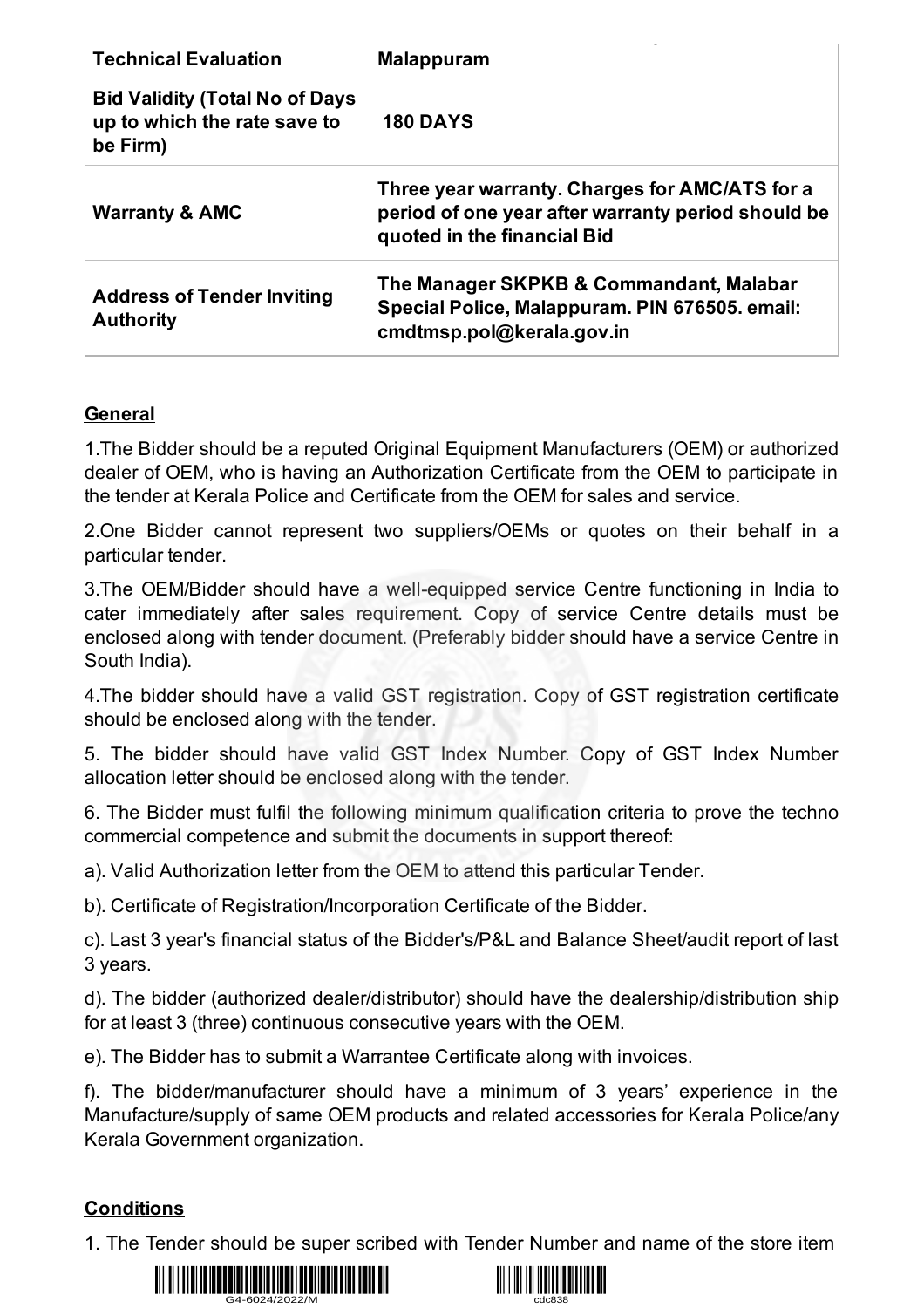and addressed to The Commandant, Malabar Special Police,Malappuram, 676505 Pin, Kerala. Late Tenders will not be accepted. A bond in stamp paper worth Rs 220/- should be enclosed with the Tenders agreeing to follow all the terms and conditions stipulated by the Commandant, Malabar Special Police, Malappuram in the Tender document with regard to purchasing the materials.

2. The tenders should be submitted in two separate parts containing Technical and financial bids in separate sealed envelopes clearly super scribed and should be put together in a large envelope, all envelops sealed and superscribed with "Tender No. and name of item". If any offer contains technical bids and financial bids together in one envelope, such offers shall be rejected out right.

3. Tenders of the offers received with requisite EMD or Bid Security will be opened on 29.10.2021 at 3.00 pm in the presence of the authorized representatives of the firm who may be present at that time. All tenders received without EMD will be rejected, outright. All prices quoted should be inclusive of all levies and taxes.

4. Intending Tenderers may, on application to the Commandant, Malabar Special Police, Malappuram obtain requisite tender forms on which the tenders should be submitted (Application for the tender form should be accompanied by cash remittance of Rs 500/- + Rs 144/- (GST) and duplicate tender form of Rs. 500/- + Rs. 60/-(GST), which is the price fixed for a form/set of forms whichis not refundable under any circumstances. The tender forms are non-transferable. The Tenderer who collected forms should submit the required tender value as Demand Draft along with the tender.

5. Earnest Money Deposit (EMD) should be furnished along with the Tender. EMD may be submitted either in crossed Bank Drafts/Treasury Savings Bank Deposits/Government Promissory Notes/Bank Guarantee or National Saving Certificates drawn in favour of Commandant, Malabar Special Police,Malappuram. The name of the firm and Tender number should be mentioned in the reverse side of the EMD and Tender cost. Firms which are exempted from furnishing EMD should produce a copy of relevant authorized document for verification. Without EMD, the Tenders will be rejected.

6. Specifications and list items of each tender shall be obtainable from Commandant, Malabar Special Police, Malappuram during working hours of office or from the police website as mentioned above. The firms should also furnish the detailed specifications, make brochures, Test Report from Govt Laboratories/Agencies (wherever possible) technical support network in Kerala etc. of the equipments along with the tenders. The Tenders without detailed specifications of quoted items, Brochures, make etc are liable to be rejected forthwith. The Tenders without separate envelope and not super scribing theTender number will be rejected.

7. As the items are urgently required, the selected bidder will have to supply the item without loss of time, preferably within one month.

8. Sample will be submitted free of cost whenever necessary, which would be returned only after the supply is effected. The firms should be ready to show live demonstration of technical equipments at their own risk and cost.

9. Police department is not liable to send any individual communication. Police Department is not responsible to return the samples after verification. The rates quoted should be valid and firm till 31.12.2022.

10. The Commandant, Malabar Special Police is empowered to reject any tender without assigning any reason.